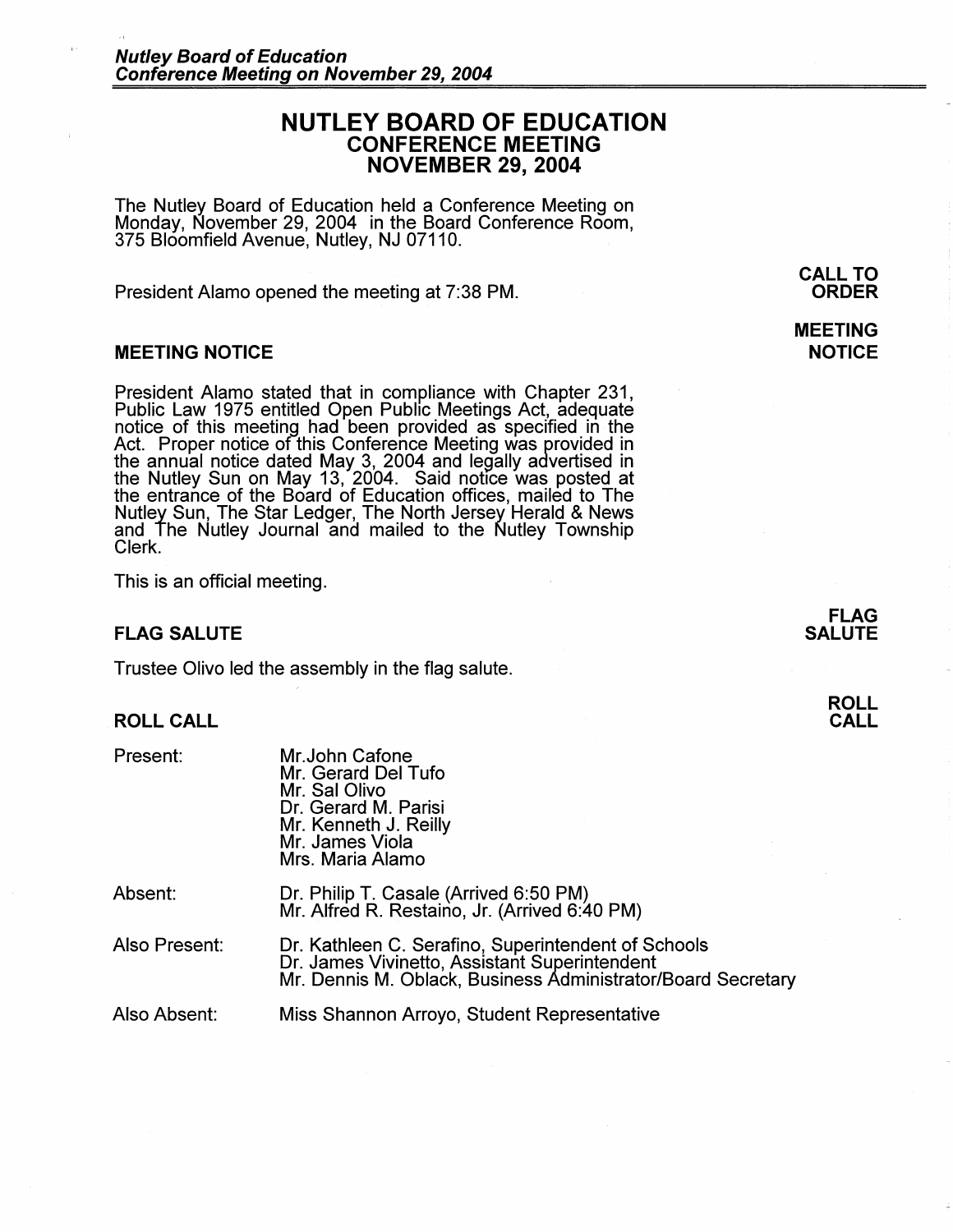### **ITEMS DISCUSSED**

#### **Addendum Resolutions**

President Alamo asked Mr. Oblack to discuss the resolutions proposed as addenda to the previously distributed agenda.

Mr. Oblack explained the need for the building envelope assessments and Trustee Restaino added that although this item was not budgeted, the BudgeUFinance Committee recommends its approval since it addresses safety issues.

Discussion was held on the justification of the civil/site engineering services addendum resolution, and it was agreed to add a "total not to exceed" amount to the resolution.

Extensive discussion occurred on the proposed resolution authorizing the issuance of grant anticipation notes. Mr. Oblack explained that this was a contingency resolution, in that the notes would only be issued in the event that the timing of our receipt of grant funds committed by the state for the NHS project did not match our cash needs. Trustee Restaino objected to authorization without knowledge of what the interest rate would be.

Trustee Parisi, Chair of the Policy Committee, discussed the policies proposed for the first reading.

Trustee Cafone asked that during the Regular Meeting, the public be informed that the Yantacaw modular classroom proposal is proceeding to negotiation. indicated that he would address this in his Facilities Committee report.

Mr. Oblack answered questions from the Trustees on several of the resolutions on the agenda.

Trustee Casale discussed a request for music instrument storage cabinets explaining that the Music Booster Club were prepared to purchase these cabinets at a cost of \$10,000 if the Board would contribute \$2,000. The consensus of the Trustees was that this should be pursued. Trustee Casale also mentioned the need to move toward an instrument rental program.

Mr. Oblack answered a question from Trustee Parisi regarding audit recommendations, indicating that it was standard operating procedure to issue pre-numbered receipts for all receipts in student activity funds, and to deposit such receipts within 48 hours.

Trustee Viola indicated that he would distribute a report from the Priorities Committee to all Trustees for review and for discussion of next steps.